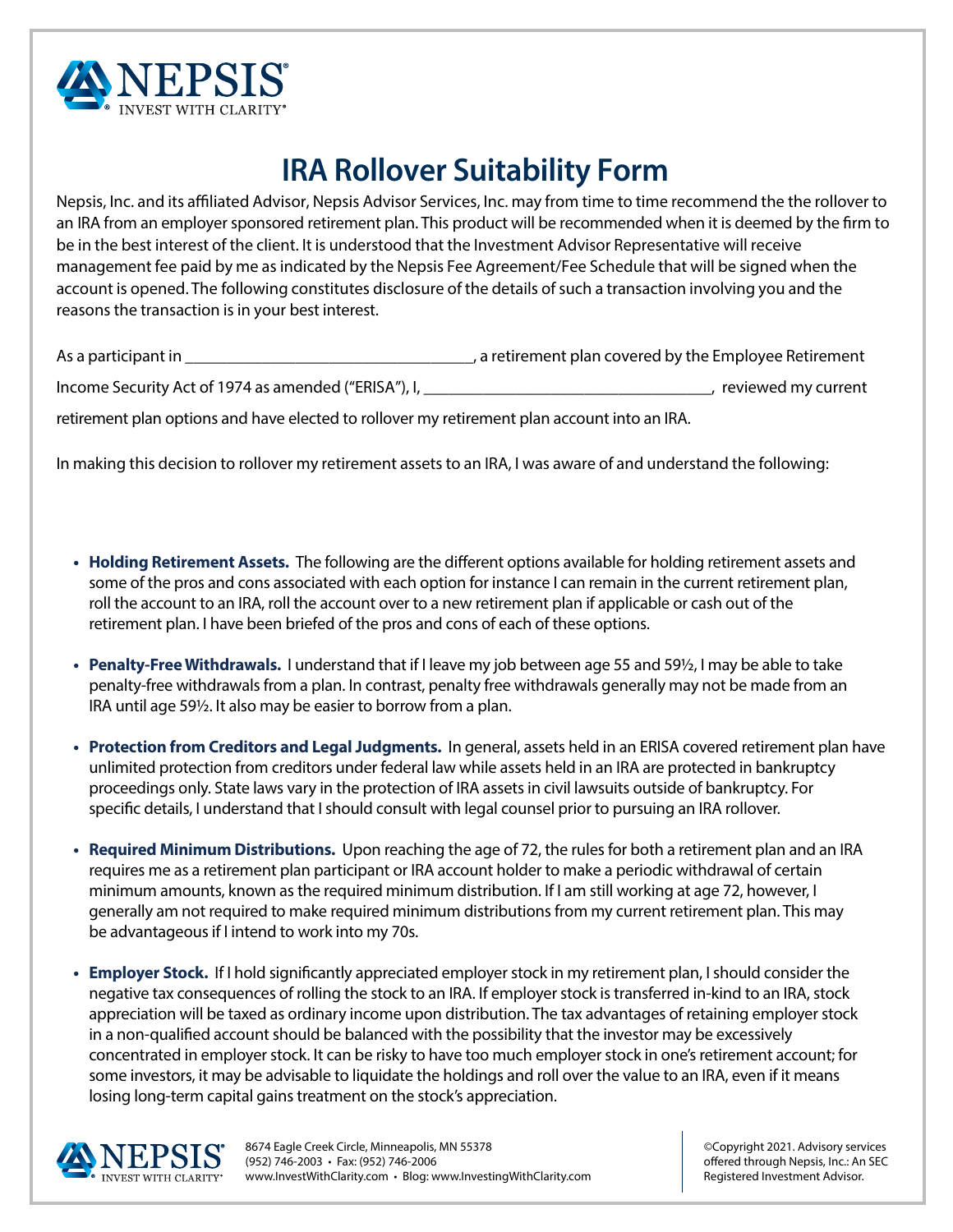## **IRA Rollover Suitability Form**



- **• Background Information.** I am aware that important information describing Nepsis, Inc.'s business operations, services, and fees can be viewed on the SEC's website at www.adviserinfo.sec.gov. Nepsis, Inc. has provided its Form ADV disclosure brochure, which serves as the firm's disclosure document, to me. I understand that I may also visit www.adviserinfo.sec.gov and view background information about Representative.
- **Conflicts of Interest.** I am aware of the following conflict of interest of Nepsis, Inc. and/or Representative.
	- **• Only Compensated When There's a Rollover.** When recommending that I rollover my account from current retirement plan to an IRA, I understand that Nepsis, Inc. and Representative have a conflict of interest. Nepsis, Inc. and Representative can earn investment advisory fees by recommending that I rollover my account at the retirement plan to an IRA; however, Nepsis, Inc. and Representative will not earn any investment advisory fee if I did not rollover my retirement plan (unless I retained them to provide advice about my retirement plan account). Thus, Nepsis, Inc. and Representative have an economic incentive to recommend a rollover of my retirement plan account, which is a conflict of interest because Nepsis, Inc. and Representative's recommendation that I open an IRA account to be managed by may be based on Nepsis, Inc. and/or Representative's economic incentive and not based exclusively on whether or not moving the IRA to Nepsis, Inc.'s investment advisory program is in my overall best interest.
	- **• Procedures to Manage Con!ict of Interest.** Nepsis, Inc. has represented to me that Nepsis, Inc. has taken steps to manage this conflict of interest. Nepsis, Inc. has advised me that Nepsis, Inc. adopted an impartial conduct standard through its code of ethics whereby Nepsis, Inc. and its investment adviser representatives, including Representative, will (i) provide investment advice to a retirement plan participant regarding a rollover of funds from the retirement plan in accordance with the fiduciary status described above, (ii) not recommend investments which result in Nepsis, Inc. receiving unreasonable compensation related to the rollover of funds from the retirement plan to a Rollover IRA, and (iii) fully disclose compensation received by Nepsis, Inc. and its supervised persons and any material conflicts of interest related to Nepsis, Inc. recommending the rollover of funds from the retirement plan to a Rollover IRA and refrain from making any materially misleading statements regarding such rollover.

For additional information about conflicts of interests of Nepsis, Inc. and Representative, I am aware that I can review the Form ADV Part 2A of Nepsis, Inc. and Form ADV Part 2B of Representative.

- Fiduciary Status Acknowledgment. Nepsis, Inc. and Representative hereby acknowledge their fiduciary obligations to me with regard to their investment advice about whether to maintain, rollover or distribute proceeds from the retirement plan, and as such a fiduciary with respect to its investment advice to you about whether to maintain, rollover or distribute proceeds from the retirement plan, Nepsis, Inc. and Representative shall act with the care, skill, prudence, and diligence under the circumstances then prevailing that a prudent person acting in a like capacity and familiar with such matters would use in the conduct of an enterprise of a like character and with like aims, based on the investment objectives, risk, tolerance, financial circumstances, and a client's needs, without regard to the financial or other interests of Nepsis, Inc., Representative or its affiliated personnel.
- **• Investment Options.** Although an IRA often allows an individual to select from a broader range of investment options than a retirement plan, the importance of this factor will depend in part on how satisfied the plan participant is with the options available under his or her current retirement plan. For example, a retirement plan participant who is satisfied by the low-cost institutional funds available in the retirement plan may not regard the broad array of investment options in an IRA as an important factor.



©Copyright 2021. Advisory services offered through Nepsis, Inc.: An SEC Registered Investment Advisor.